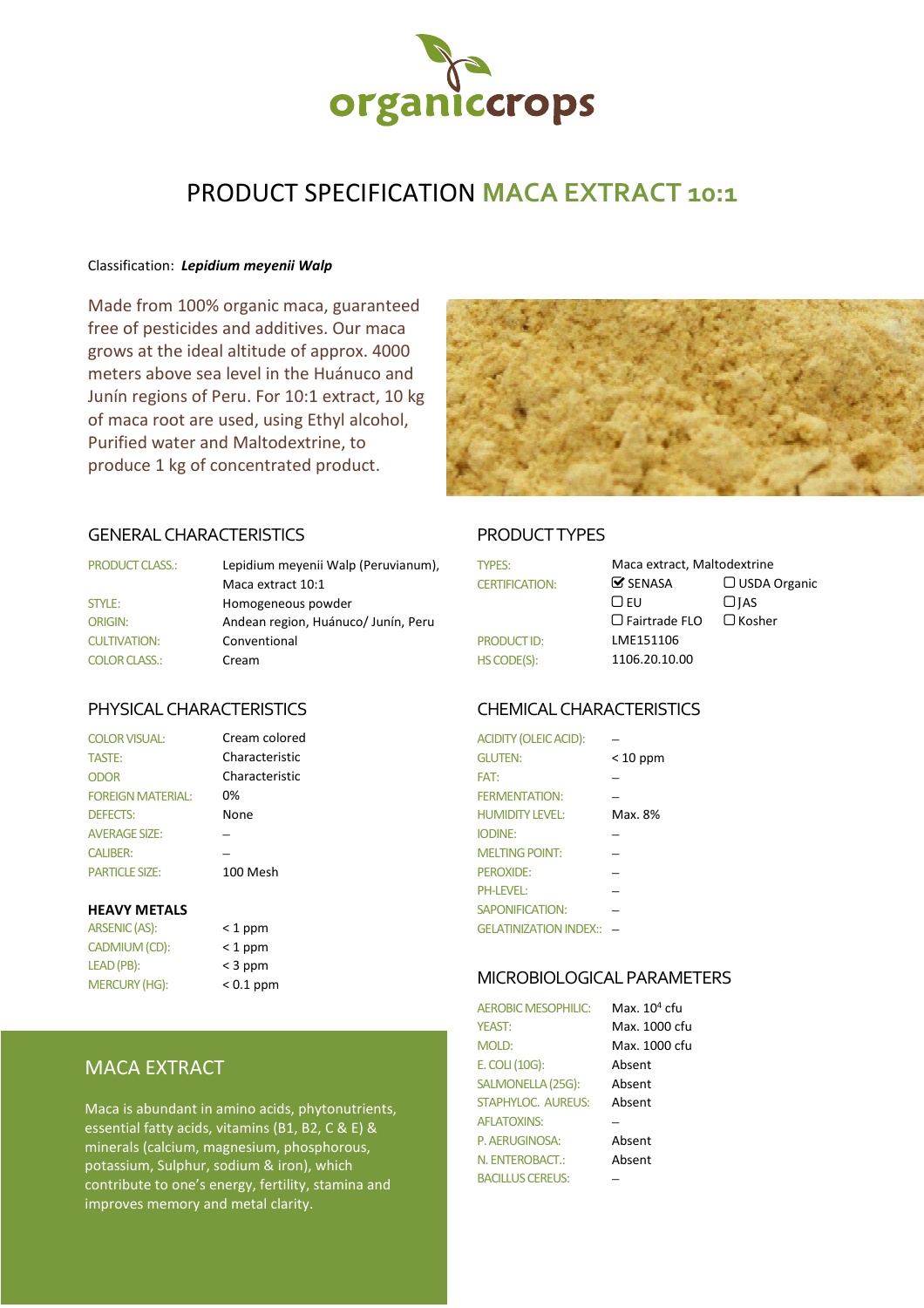#### SHELF-LIFE & STORAGE

| SHELF-LIFE:           | 36 months                         |
|-----------------------|-----------------------------------|
| <b>STORAGE:</b>       | Store in a temperature/humidity   |
|                       | controlled environment, away from |
|                       | sunlight or other heat sources.   |
| <b>STORAGE TEMP.:</b> | 20-25 degrees Celsius             |
| <b>HUMIDITY:</b>      | 40-65% H.R.                       |

### ORDER SPECIFICATIONS

SHIPPING: FOB Callao MINIMUM ORDER: 100 kg DELIVERY DETAIL: FIFO LEAD TIME TO FOB: 15 days

PACKAGING/PRES.: 4 x 5 kg plastic bags packed into a cardboard box. Total 20 kg net, 21.1 kg gross

# MACA EXTRACT

#### **Conformation**

- This product does not contain genetically modified material.
- This product is free of BSE/TSE.
- The product may contain traces of pits/stalks/shell.
- The product is gluten free.
- This product, whole or in part, has not been subjected to Ionizing Radiation.
- This product has not come into contact with Nandrolone or any of its precursors in any way.

#### DISCLAIMER

All product, product specifications and data are subject to change without notice. OrganicCrops., its affiliates, agents, and employees, and all persons acting on its or their behalf (collectively, "OrganicCrops"), disclaim any and all liability for any errors, inaccuracies or incompleteness contained in any Product Specification or in any other disclosure relating to any product.

Version: **0.3** / **April 2022** / SN

#### INQUIRIES

Please direct all inquiries and other communication to:

#### **OrganicCrops E.I.R.L.**

ADDRESS: Jr. Francisco Bolognesi 248 Dpt. 3 TELEPHONE: +51 (0)42 602 067 RUC#: 20600134109

Tarapoto, 22202 EMAIL: hello@organiccrops.net San Martin, Perú INTERNET: www.organiccrops.net